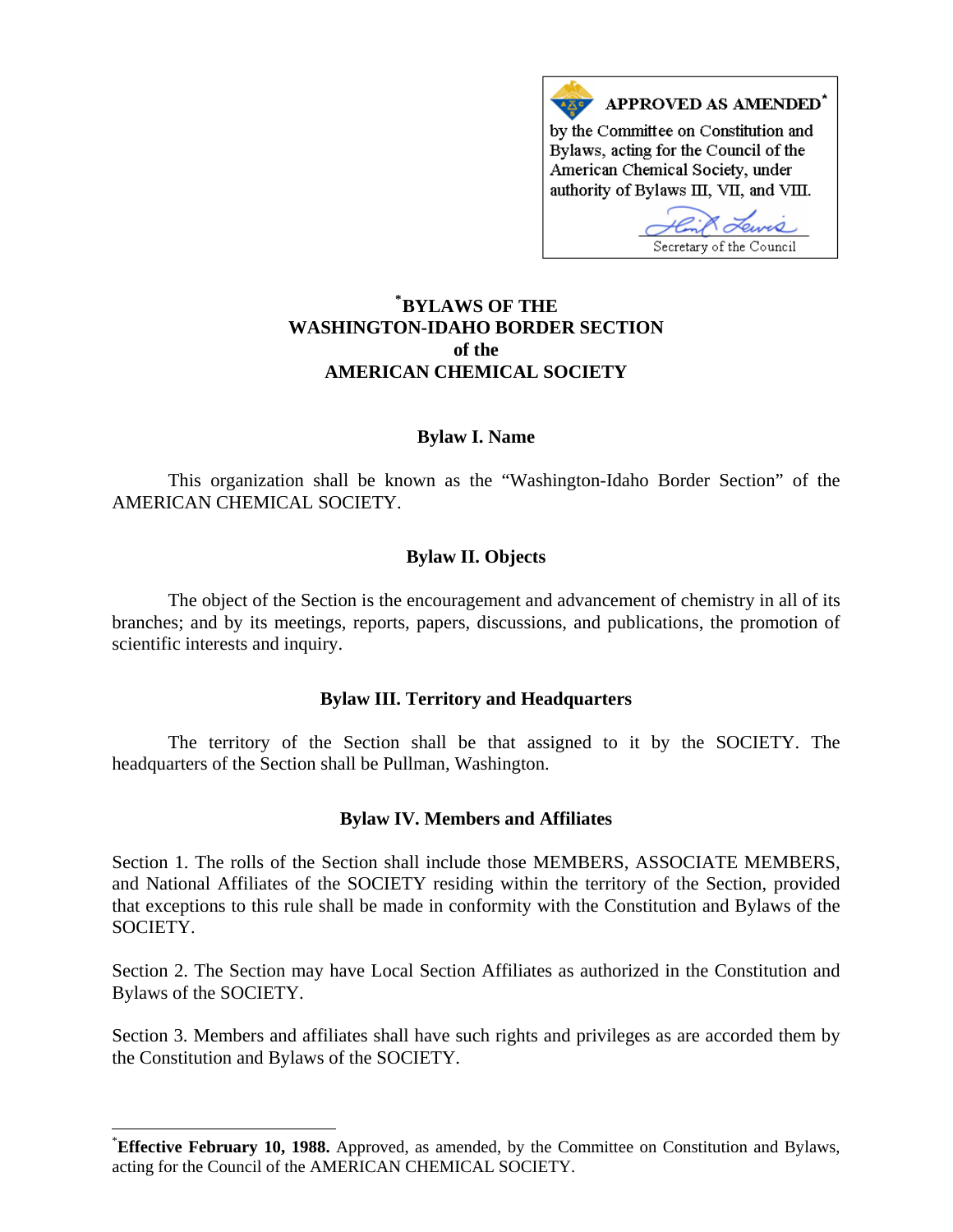## **Bylaw V. Organization**

Section 1. The officers of the Section shall be a Chair, Chair-Elect, and Secretary-Treasurer.

Section 2. The Section shall have Councilors and Alternate Councilors as provided in the Constitution and Bylaws of the SOCIETY.

Section 3. The Executive Board shall consist of the officers of the Section, the Immediate Past Chair, the Councilors and Alternate Councilors.

Section 4. All officers, Councilors, Alternate Councilors, and other persons elected by the members shall be chosen from the MEMBERS.

# **Bylaw VI. Manner of Election and Terms of Office**

Section 1. Elected officers of the Section shall serve for a term of one year beginning on January 1 except as provided in Section 3. The Chair-Elect shall succeed to the office of Chair on January 1 of the following year.

Section 2. Councilors and Alternate Councilors shall be elected for a term of three years beginning on January 1. They shall be nominated and elected to office following the procedure given in Section 5 and Section 6.

Section 3. In the event of a vacancy in the office of Chair, the Chair-Elect shall assume the added duties of the Chair for the unexpired term. All other vacancies, except those of Councilor and Alternate Councilor, shall be filled by the Executive Board by interim appointment for the remainder of the unexpired term of office. Vacancies in the positions of Councilor and Alternate Councilor shall be filled by the Executive Board by interim appointment until the next annual election.

Section 4. Officers of the Section for the term beginning January 1 shall be elected at the first regular meeting of the Section in the preceding fall.

Section 5. A Nominating Committee, appointed by the Chair shall furnish the membership a list of nominees for officers in the following year at least one month prior to the first regular fall meeting of the Section. Every third year this list shall include nominees for Councilor and Alternate Councilor.

Section 6. Councilors and Alternate Councilors shall be elected by a mail ballot of the members of the Section.

# **Bylaw VII. Duties of Officers and Executive Board**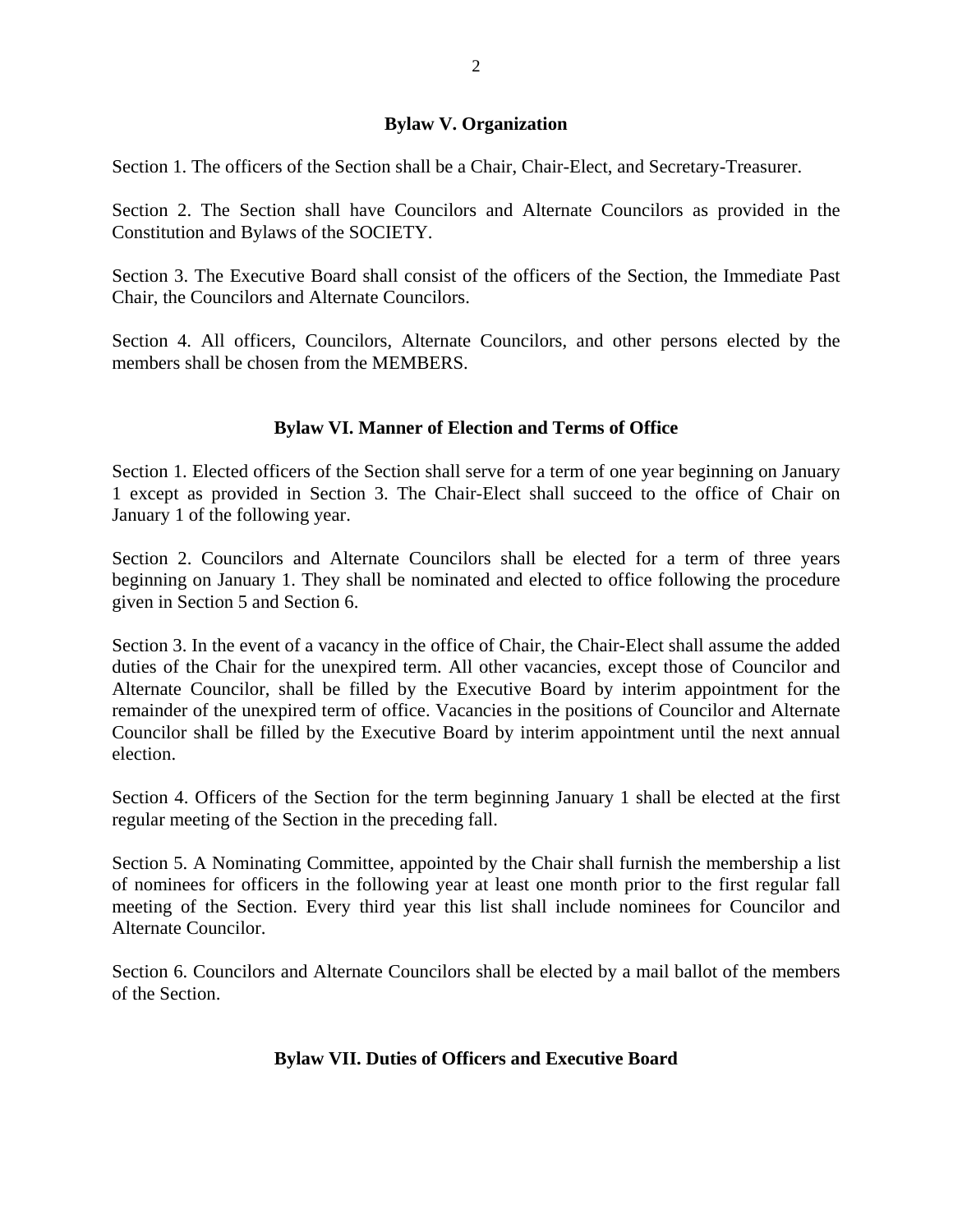Section 1. The duties of the officers shall be those customarily performed by such officers, together with those responsibilities prescribed by the Constitution and Bylaws of the SOCIETY and by these bylaws and such other duties as may be assigned from time to time by the Executive Board.

Section 2. The Chair of the Section shall serve as Chair of the Executive Board and shall appoint all committees authorized in these bylaws or by the Executive Board.

Section 3. The Executive Board shall be governing body of the Section and, as such, shall have full power to conduct, manage, and direct the business and affairs of the Section in accordance with the Constitution and Bylaws of the SOCIETY and these bylaws.

## **Bylaw VIII. Committees**

There shall be the following standing committees:

Community Affairs and Education Membership Hospitality Nominating Scientific Award

## **Bylaw IX. Meetings**

Section 1. The Section shall hold not less than four meetings each year at places designated by the Executive Board.

Section 2. The Section may hold special meetings at the call of the Executive Board or at the request of ten members of the Section. The notices of the special meetings shall state the exact nature of the business to be transacted and no other business shall transpire at such meetings.

Section 3. Due notice of all meetings shall be sent to each member and affiliate of the Section. A quorum for all meetings of the Section shall consist of ten percent of the members of the Section. In the absence of a quorum all meetings shall adjourn to a date.

Section 4. At regular meetings of the Section, the order of business shall be according to Robert's "Rules of Order."

Section 5. The Executive Board shall meet upon due notice to its members at the call of the Chair or at the request of a majority of the members of the Board. In the absence of a quorum which shall be a majority of the members of the Executive Board, called meetings of the Executive Board shall adjourn to a date.